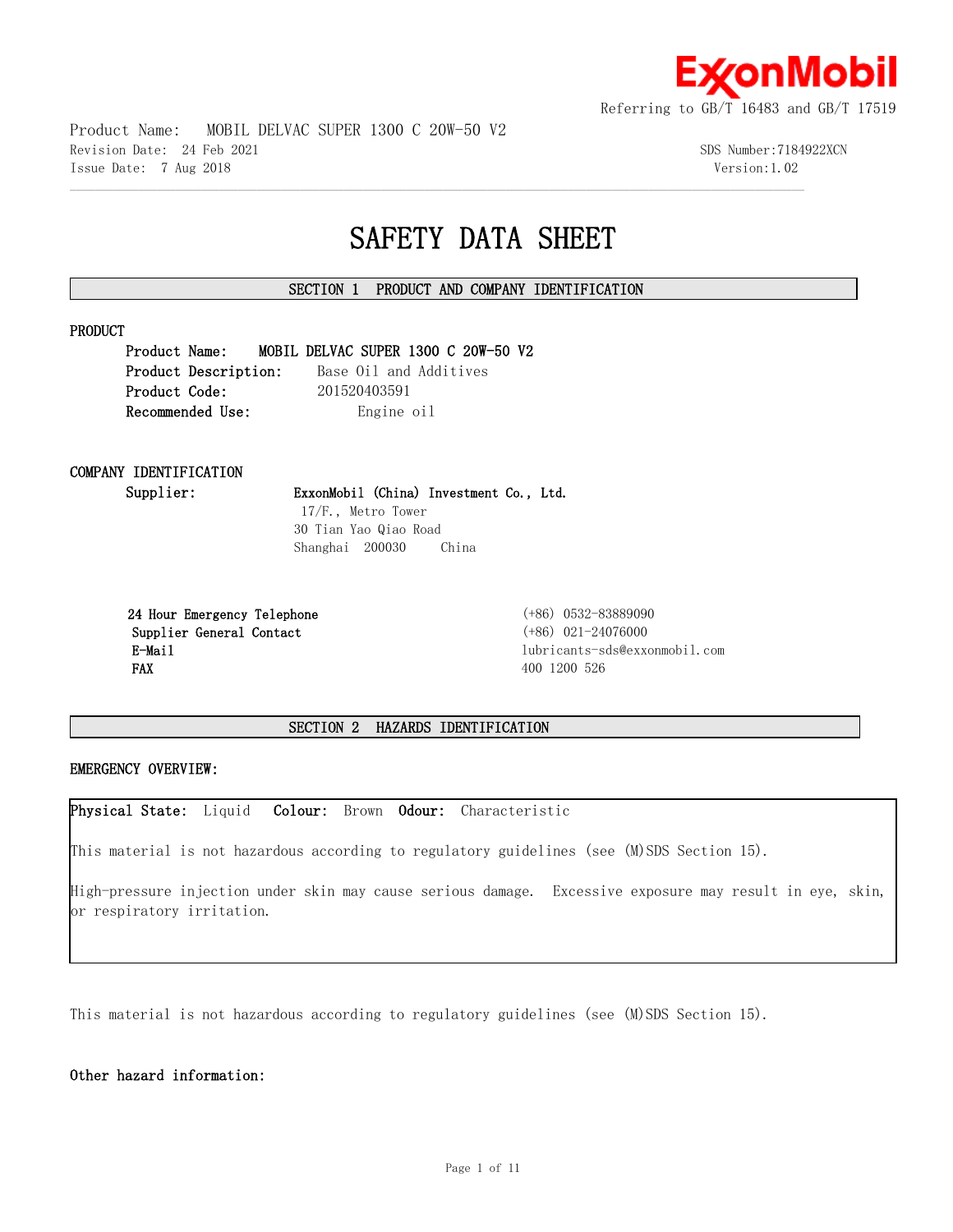

Product Name: MOBIL DELVAC SUPER 1300 C 20W-50 V2 Revision Date: 24 Feb 2021 SDS Number:7184922XCN Issue Date: 7 Aug 2018 Version:1.02

## **PHYSICAL / CHEMICAL HAZARDS**

No significant hazards.

## **HEALTH HAZARDS**

 High-pressure injection under skin may cause serious damage. Excessive exposure may result in eye, skin, or respiratory irritation.

 $\mathcal{L} = \{ \mathcal{L} = \{ \mathcal{L} = \{ \mathcal{L} = \{ \mathcal{L} = \{ \mathcal{L} = \{ \mathcal{L} = \{ \mathcal{L} = \{ \mathcal{L} = \{ \mathcal{L} = \{ \mathcal{L} = \{ \mathcal{L} = \{ \mathcal{L} = \{ \mathcal{L} = \{ \mathcal{L} = \{ \mathcal{L} = \{ \mathcal{L} = \{ \mathcal{L} = \{ \mathcal{L} = \{ \mathcal{L} = \{ \mathcal{L} = \{ \mathcal{L} = \{ \mathcal{L} = \{ \mathcal{L} = \{ \mathcal{$ 

## **ENVIRONMENTAL HAZARDS**

No significant hazards.

**NOTE:** This material should not be used for any other purpose than the intended use in Section 1 without expert advice. Health studies have shown that chemical exposure may cause potential human health risks which may vary from person to person.

## **SECTION 3 COMPOSITION / INFORMATION ON INGREDIENTS**

This material is defined as a mixture.

## **Hazardous Substance(s) or Complex Substance(s) required for disclosure**

| Name                                                               | CAS#        | Concentration*           | <b>GHS Hazard</b><br>Codes               |
|--------------------------------------------------------------------|-------------|--------------------------|------------------------------------------|
| <b>TOPHOSPHATE</b><br><b>ZINC</b><br>' KVI<br><b>DITH</b><br>AL IT | 113706-15-3 | 2.5%<br>$\hspace{0.5cm}$ | H318.<br>H401.<br>H315.<br>H303.<br>H411 |

 \* All concentrations are percent by weight unless ingredient is a gas. Gas concentrations are in percent by volume.

#### **SECTION 4 FIRST AID MEASURES**

## **FIRST AID:**

## **INHALATION**

Remove from further exposure. For those providing assistance, avoid exposure to yourself or others. Use adequate respiratory protection. If respiratory irritation, dizziness, nausea, or unconsciousness occurs, seek immediate medical assistance. If breathing has stopped, assist ventilation with a mechanical device or use mouth-to-mouth resuscitation.

## **SKIN CONTACT**

Wash contact areas with soap and water. If product is injected into or under the skin, or into any part of the body, regardless of the appearance of the wound or its size, the individual should be evaluated immediately by a physician as a surgical emergency. Even though initial symptoms from high pressure injection may be minimal or absent, early surgical treatment within the first few hours may significantly reduce the ultimate extent of injury.

## **EYE CONTACT**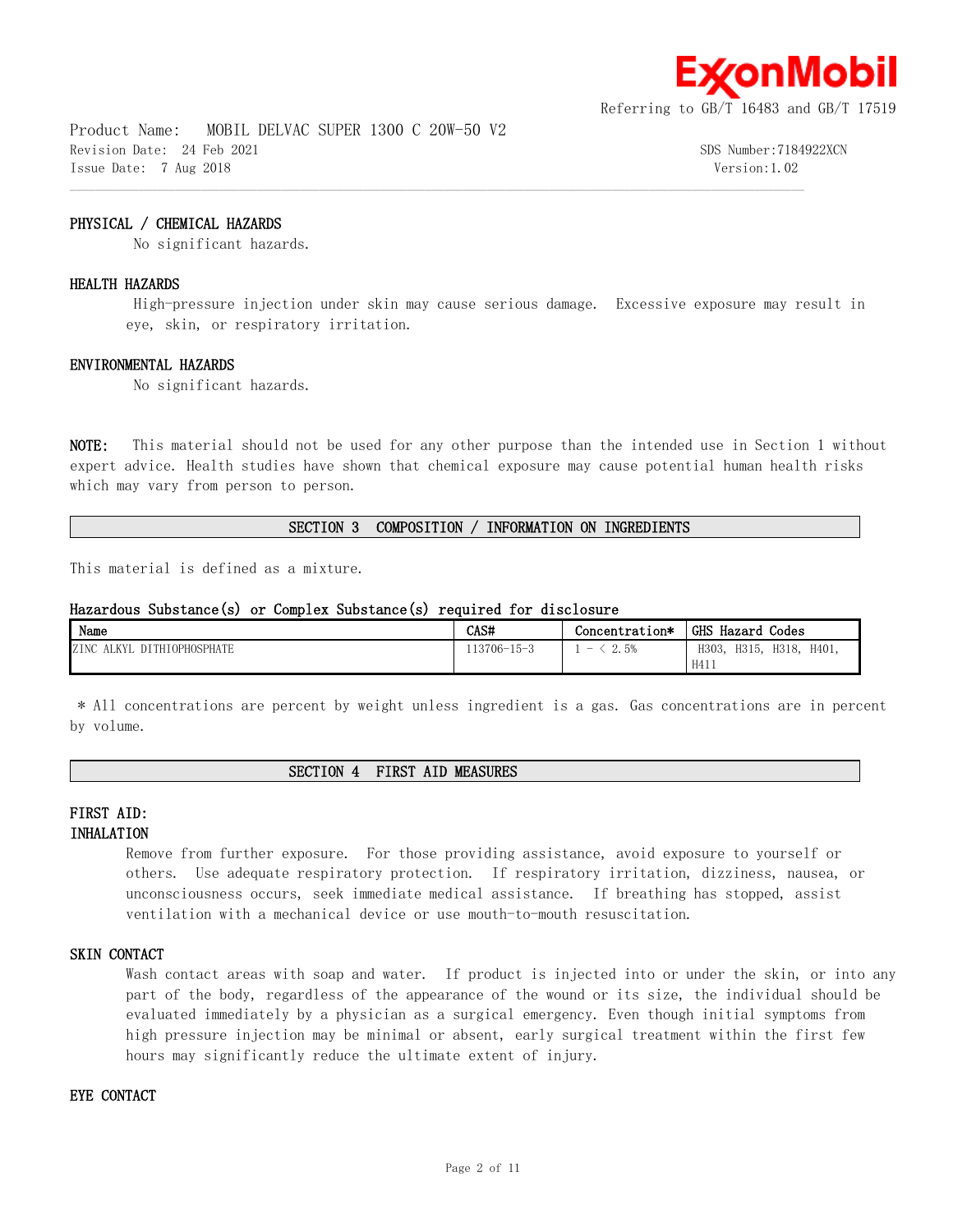

Product Name: MOBIL DELVAC SUPER 1300 C 20W-50 V2 Revision Date: 24 Feb 2021 SDS Number:7184922XCN Issue Date: 7 Aug 2018 Version:1.02

Flush thoroughly with water. If irritation occurs, get medical assistance.

## **INGESTION**

First aid is normally not required. Seek medical attention if discomfort occurs.

 $\mathcal{L} = \{ \mathcal{L} = \{ \mathcal{L} = \{ \mathcal{L} = \{ \mathcal{L} = \{ \mathcal{L} = \{ \mathcal{L} = \{ \mathcal{L} = \{ \mathcal{L} = \{ \mathcal{L} = \{ \mathcal{L} = \{ \mathcal{L} = \{ \mathcal{L} = \{ \mathcal{L} = \{ \mathcal{L} = \{ \mathcal{L} = \{ \mathcal{L} = \{ \mathcal{L} = \{ \mathcal{L} = \{ \mathcal{L} = \{ \mathcal{L} = \{ \mathcal{L} = \{ \mathcal{L} = \{ \mathcal{L} = \{ \mathcal{$ 

#### **IMPORTANT SYMPTOMS AND HEALTH EFFECTS**

Local necrosis as evidenced by delayed onset of pain and tissue damage a few hours after injection.

#### **ADVICE TO PROTECT RESCUER**

Please refer to Section 8 for personal protection information.

#### **NOTE TO PHYSICIAN**

The need to have special means for providing specific and immediate medical treatment available in the workplace is not expected.

## **SECTION 5 FIRE FIGHTING MEASURES**

#### **EXTINGUISHING MEDIA**

**Appropriate Extinguishing Media:** Use water fog, foam, dry chemical or carbon dioxide (CO2) to extinguish flames.

**Inappropriate Extinguishing Media:** Straight streams of water

#### **SPECIAL HAZARD WHEN ON FIRE**

In case of fire, see below for hazardous combustion products. Containers exposed to excessive heat from a fire may rupture.

## **FIRE FIGHTING INSTRUCTIONS AND PROTECTIVE MEASURES**

## **FIRE FIGHTING**

**Fire Fighting Instructions:** Evacuate area. Prevent run-off from fire control or dilution from entering streams, sewers or drinking water supply. Fire-fighters should use standard protective equipment and in enclosed spaces, self-contained breathing apparatus (SCBA). Use water spray to cool fire exposed surfaces and to protect personnel.

**Hazardous Combustion Products:** Aldehydes, Incomplete combustion products, Oxides of carbon, Smoke, Fume, Sulphur oxides

## **FLAMMABILITY PROPERTIES**

**Flash Point [Method]:** 215 C (419 F) [ ASTM D-92] **Flammable Limits (Approximate volume % in air):** LEL: 0.9 UEL: 7.0 **Autoignition Temperature:** N/D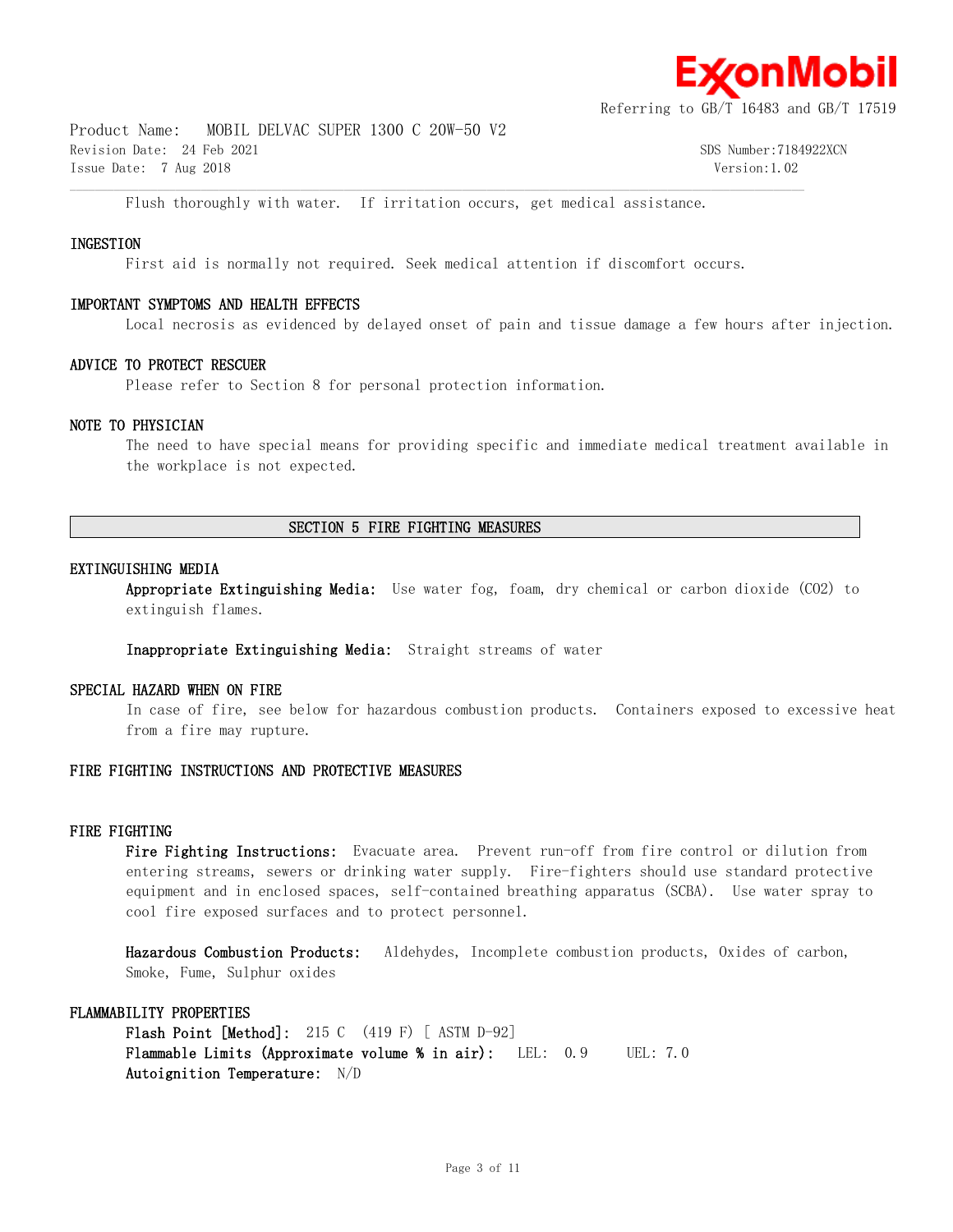

Product Name: MOBIL DELVAC SUPER 1300 C 20W-50 V2 Revision Date: 24 Feb 2021 SDS Number:7184922XCN Issue Date: 7 Aug 2018 Version:1.02

## $\mathcal{L} = \{ \mathcal{L} = \{ \mathcal{L} = \{ \mathcal{L} = \{ \mathcal{L} = \{ \mathcal{L} = \{ \mathcal{L} = \{ \mathcal{L} = \{ \mathcal{L} = \{ \mathcal{L} = \{ \mathcal{L} = \{ \mathcal{L} = \{ \mathcal{L} = \{ \mathcal{L} = \{ \mathcal{L} = \{ \mathcal{L} = \{ \mathcal{L} = \{ \mathcal{L} = \{ \mathcal{L} = \{ \mathcal{L} = \{ \mathcal{L} = \{ \mathcal{L} = \{ \mathcal{L} = \{ \mathcal{L} = \{ \mathcal{$ **SECTION 6 ACCIDENTAL RELEASE MEASURES**

#### **NOTIFICATION PROCEDURES**

In the event of a spill or accidental release, notify relevant authorities in accordance with all applicable regulations.

#### **PROTECTIVE MEASURES**

Avoid contact with spilled material. See Section 5 for fire fighting information. See the Hazard Identification Section for Significant Hazards. See Section 4 for First Aid Advice. See Section 8 for advice on the minimum requirements for personal protective equipment. Additional protective measures may be necessary, depending on the specific circumstances and/or the expert judgment of the emergency responders.

For emergency responders: Respiratory protection: respiratory protection will be necessary only in special cases, e.g., formation of mists. Half-face or full-face respirator with filter(s) for dust/organic vapor or Self Contained Breathing Apparatus (SCBA) can be used depending on the size of spill and potential level of exposure. If the exposure cannot be completely characterized or an oxygen deficient atmosphere is possible or anticipated, SCBA is recommended. Work gloves that are resistant to hydrocarbons are recommended. Gloves made of polyvinyl acetate (PVA) are not waterresistant and are not suitable for emergency use. Chemical goggles are recommended if splashes or contact with eyes is possible. Small spills: normal antistatic work clothes are usually adequate. Large spills: full body suit of chemical resistant, antistatic material is recommended.

#### **ENVIRONMENTAL PRECAUTIONS**

Large Spills: Dike far ahead of liquid spill for later recovery and disposal. Prevent entry into waterways, sewers, basements or confined areas.

## **SPILL MANAGEMENT**

**Land Spill:** Stop leak if you can do so without risk. Recover by pumping or with suitable absorbent.

**Water Spill:** Stop leak if you can do so without risk. Confine the spill immediately with booms. Warn other shipping. Remove from the surface by skimming or with suitable absorbents. Seek the advice of a specialist before using dispersants.

Water spill and land spill recommendations are based on the most likely spill scenario for this material; however, geographic conditions, wind, temperature, (and in the case of a water spill) wave and current direction and speed may greatly influence the appropriate action to be taken. For this reason, local experts should be consulted. Note: Local regulations may prescribe or limit action to be taken.

## **SECTION 7 HANDLING AND STORAGE**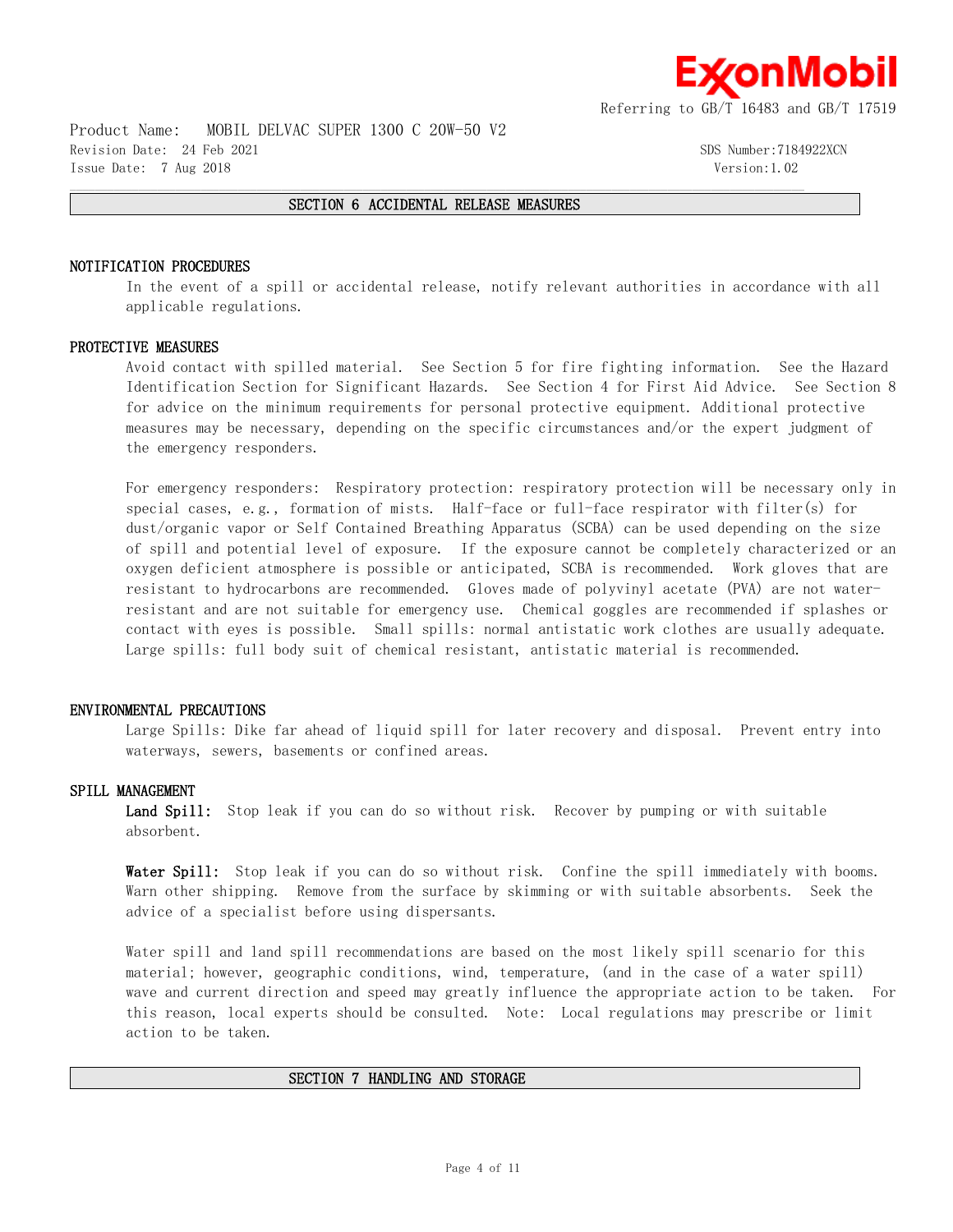

Product Name: MOBIL DELVAC SUPER 1300 C 20W-50 V2 Revision Date: 24 Feb 2021 SDS Number:7184922XCN Issue Date: 7 Aug 2018 Version:1.02

#### **HANDLING**

Avoid contact with used product. Prevent small spills and leakage to avoid slip hazard. Material can accumulate static charges which may cause an electrical spark (ignition source). When the material is handled in bulk, an electrical spark could ignite any flammable vapors from liquids or residues that may be present (e.g., during switch-loading operations). Use proper bonding and/or earthing procedures. However, bonding and earthing may not eliminate the hazard from static accumulation. Consult local applicable standards for guidance. Additional references include American Petroleum Institute 2003 (Protection Against Ignitions Arising out of Static, Lightning and Stray Currents) or National Fire Protection Agency 77 (Recommended Practice on Static Electricity) or CENELEC CLC/TR 50404 (Electrostatics - Code of practice for the avoidance of hazards due to static electricity).

 $\mathcal{L} = \{ \mathcal{L} = \{ \mathcal{L} = \{ \mathcal{L} = \{ \mathcal{L} = \{ \mathcal{L} = \{ \mathcal{L} = \{ \mathcal{L} = \{ \mathcal{L} = \{ \mathcal{L} = \{ \mathcal{L} = \{ \mathcal{L} = \{ \mathcal{L} = \{ \mathcal{L} = \{ \mathcal{L} = \{ \mathcal{L} = \{ \mathcal{L} = \{ \mathcal{L} = \{ \mathcal{L} = \{ \mathcal{L} = \{ \mathcal{L} = \{ \mathcal{L} = \{ \mathcal{L} = \{ \mathcal{L} = \{ \mathcal{$ 

**Static Accumulator:** This material is a static accumulator.

#### **STORAGE**

The type of container used to store the material may affect static accumulation and dissipation. Do not store in open or unlabelled containers.

#### **SECTION 8 EXPOSURE CONTROLS / PERSONAL PROTECTION**

**Exposure limits/standards for materials that can be formed when handling this product:** When mists / aerosols can occur, the following are recommended: 5 mg/m3 - ACGIH TLV (inhalable fraction).

NOTE: Limits/standards shown for guidance only. Follow applicable regulations.

## **ENGINEERING CONTROLS**

The level of protection and types of controls necessary will vary depending upon potential exposure conditions. Control measures to consider:

No special requirements under ordinary conditions of use and with adequate ventilation.

#### **PERSONAL PROTECTION**

Personal protective equipment selections vary based on potential exposure conditions such as applications, handling practices, concentration and ventilation. Information on the selection of protective equipment for use with this material, as provided below, is based upon intended, normal usage.

**Respiratory Protection:** If engineering controls do not maintain airborne contaminant concentrations at a level which is adequate to protect worker health, an approved respirator may be appropriate. Respirator selection, use, and maintenance must be in accordance with regulatory requirements, if applicable. Types of respirators to be considered for this material include: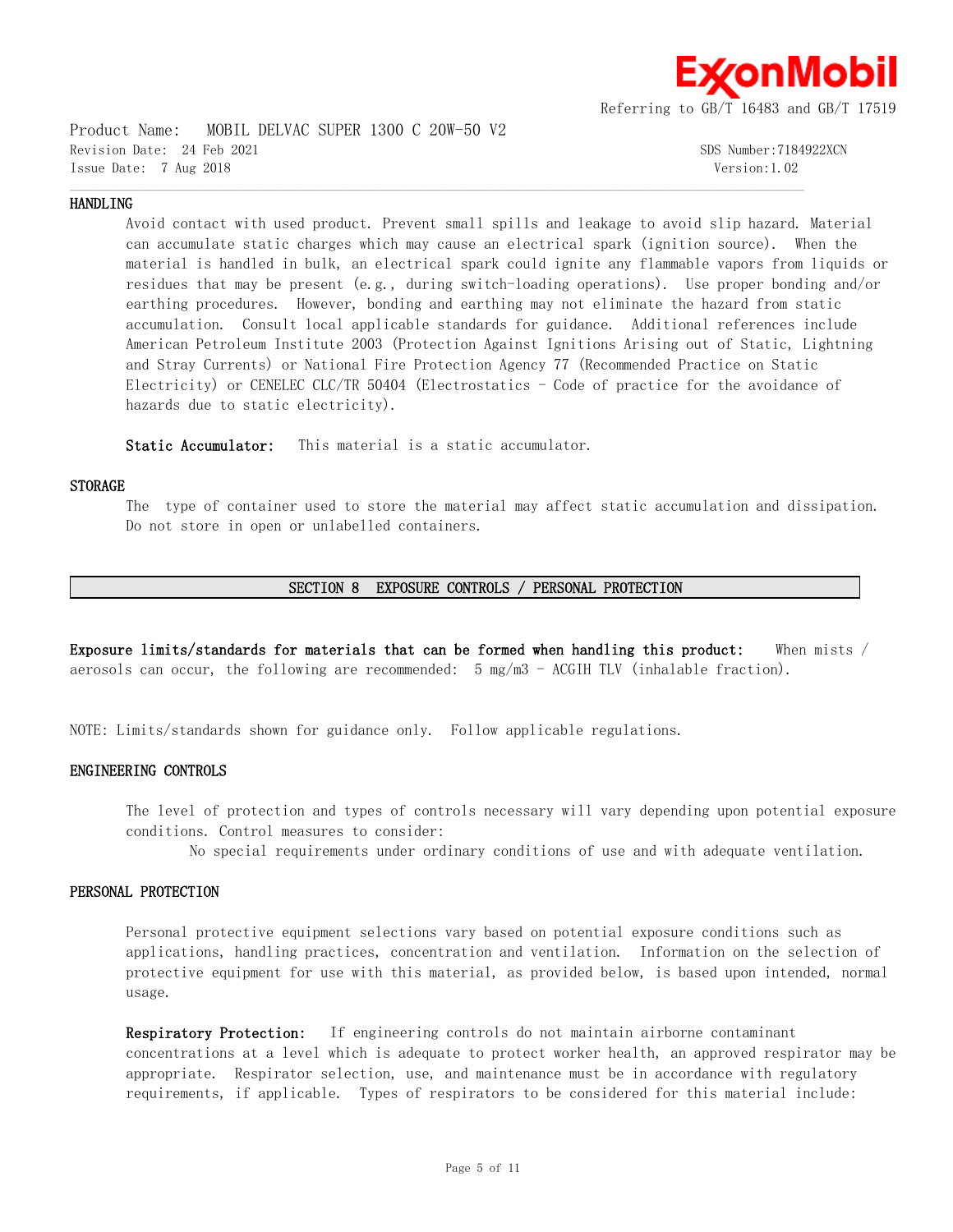

Product Name: MOBIL DELVAC SUPER 1300 C 20W-50 V2 Revision Date: 24 Feb 2021 SDS Number:7184922XCN Issue Date: 7 Aug 2018 Version:1.02

 No special requirements under ordinary conditions of use and with adequate ventilation. Particulate filter when appropriate.

For high airborne concentrations, use an approved supplied-air respirator, operated in positive pressure mode. Supplied air respirators with an escape bottle may be appropriate when oxygen levels are inadequate, gas/vapour warning properties are poor, or if air purifying filter capacity/rating may be exceeded.

 $\mathcal{L} = \{ \mathcal{L} = \{ \mathcal{L} = \{ \mathcal{L} = \{ \mathcal{L} = \{ \mathcal{L} = \{ \mathcal{L} = \{ \mathcal{L} = \{ \mathcal{L} = \{ \mathcal{L} = \{ \mathcal{L} = \{ \mathcal{L} = \{ \mathcal{L} = \{ \mathcal{L} = \{ \mathcal{L} = \{ \mathcal{L} = \{ \mathcal{L} = \{ \mathcal{L} = \{ \mathcal{L} = \{ \mathcal{L} = \{ \mathcal{L} = \{ \mathcal{L} = \{ \mathcal{L} = \{ \mathcal{L} = \{ \mathcal{$ 

**Hand Protection:** Any specific glove information provided is based on published literature and glove manufacturer data. Glove suitability and breakthrough time will differ depending on the specific use conditions. Contact the glove manufacturer for specific advice on glove selection and breakthrough times for your use conditions. Inspect and replace worn or damaged gloves. The types of gloves to be considered for this material include:

No protection is ordinarily required under normal conditions of use. Nitrile, Viton

**Eye Protection:** If contact is likely, safety glasses with side shields are recommended.

**Skin and Body Protection:** Any specific clothing information provided is based on published literature or manufacturer data. The types of clothing to be considered for this material include: No skin protection is ordinarily required under normal conditions of use. In accordance with good industrial hygiene practices, precautions should be taken to avoid skin contact.

**Specific Hygiene Measures:** Always observe good personal hygiene measures, such as washing after handling the material and before eating, drinking, and/or smoking. Routinely wash work clothing and protective equipment to remove contaminants. Discard contaminated clothing and footwear that cannot be cleaned. Practice good housekeeping.

## **ENVIRONMENTAL CONTROLS**

 Comply with applicable environmental regulations limiting discharge to air, water and soil. Protect the environment by applying appropriate control measures to prevent or limit emissions.

## **SECTION 9 PHYSICAL AND CHEMICAL PROPERTIES**

**Note: Physical and chemical properties are provided for safety, health and environmental considerations only and may not fully represent product specifications. Contact the Supplier for additional information.**

## **GENERAL INFORMATION**

**Physical State:** Liquid **Colour:** Brown **Odour:** Characteristic **Odour Threshold:** N/D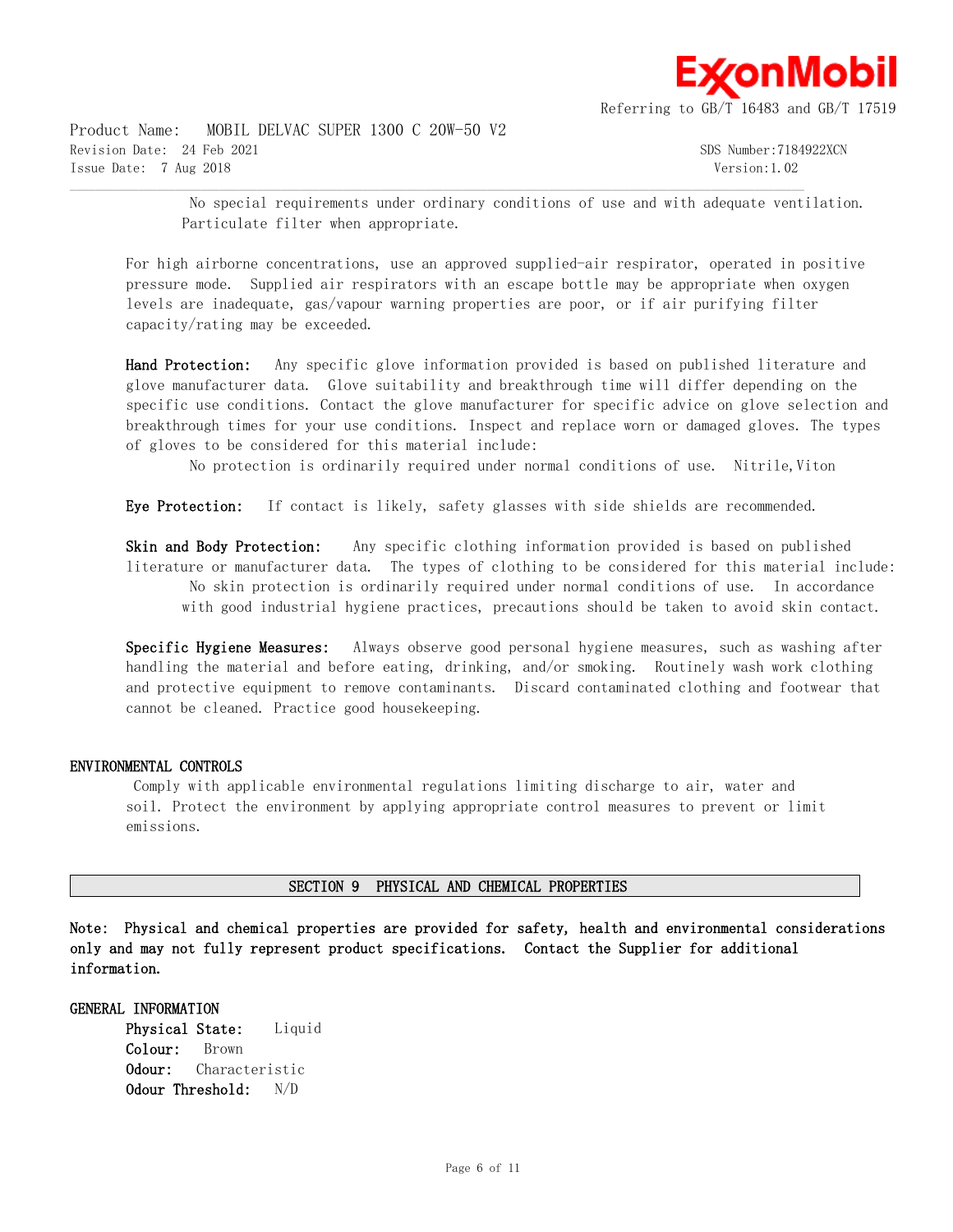

Product Name: MOBIL DELVAC SUPER 1300 C 20W-50 V2 Revision Date: 24 Feb 2021 SDS Number:7184922XCN Issue Date: 7 Aug 2018 Version:1.02

**IMPORTANT HEALTH, SAFETY, AND ENVIRONMENTAL INFORMATION Relative Density (at 15 C):** 0.88 **Flash Point [Method]:** 215 C (419 F) [ ASTM D-92] **Flammable Limits (Approximate volume % in air):** LEL: 0.9 UEL: 7.0 **Flammability (Solid, Gas):** N/A **Autoignition Temperature:** N/D **Boiling Point / Range:** > 316 C (600 F) **Vapour Density (Air = 1):**  $> 2$  at 101 kPa **Vapour Pressure:**  $\langle 0.013 \text{ kPa} (0.1 \text{ mm Hg}) \text{ at } 20 \text{ }^{\circ} \text{ C}$ **Evaporation Rate (n-butyl acetate = 1):** N/D **pH:** N/A **Log Pow (n-Octanol/Water Partition Coefficient):** > 3.5 **Solubility in Water:** Negligible **Viscosity:** 178 cSt (178 mm2/sec) at 40 C | 19.8 cSt (19.8 mm2/sec) at 100 C [ASTM D 445] **Freezing Point:** N/D **Melting Point:** N/A **Decomposition Temperature:** N/D **Oxidizing Properties:** See Hazards Identification Section.

 $\mathcal{L} = \{ \mathcal{L} = \{ \mathcal{L} = \{ \mathcal{L} = \{ \mathcal{L} = \{ \mathcal{L} = \{ \mathcal{L} = \{ \mathcal{L} = \{ \mathcal{L} = \{ \mathcal{L} = \{ \mathcal{L} = \{ \mathcal{L} = \{ \mathcal{L} = \{ \mathcal{L} = \{ \mathcal{L} = \{ \mathcal{L} = \{ \mathcal{L} = \{ \mathcal{L} = \{ \mathcal{L} = \{ \mathcal{L} = \{ \mathcal{L} = \{ \mathcal{L} = \{ \mathcal{L} = \{ \mathcal{L} = \{ \mathcal{$ 

## **OTHER INFORMATION**

**DMSO Extract (mineral oil only), IP-346:** < 3 %wt

#### **SECTION 10 STABILITY AND REACTIVITY**

**STABILITY:** Material is stable under normal conditions.

**POSSIBILITY OF HAZARDOUS REACTIONS:** Hazardous polymerization will not occur.

**CONDITIONS TO AVOID:** Excessive heat. High energy sources of ignition.

**MATERIALS TO AVOID:** Strong oxidisers

**HAZARDOUS DECOMPOSITION PRODUCTS:** Material does not decompose at ambient temperatures.

## **SECTION 11 TOXICOLOGICAL INFORMATION**

#### **INFORMATION ON TOXICOLOGICAL EFFECTS**

| Hazard Class                          | Conclusion / Remarks                                       |  |  |
|---------------------------------------|------------------------------------------------------------|--|--|
| Inhalation                            |                                                            |  |  |
| Acute Toxicity: No end point data for | Minimally Toxic. Based on assessment of the components.    |  |  |
| material.                             |                                                            |  |  |
| Irritation: No end point data for     | Negligible hazard at ambient/normal handling temperatures. |  |  |
| material.                             |                                                            |  |  |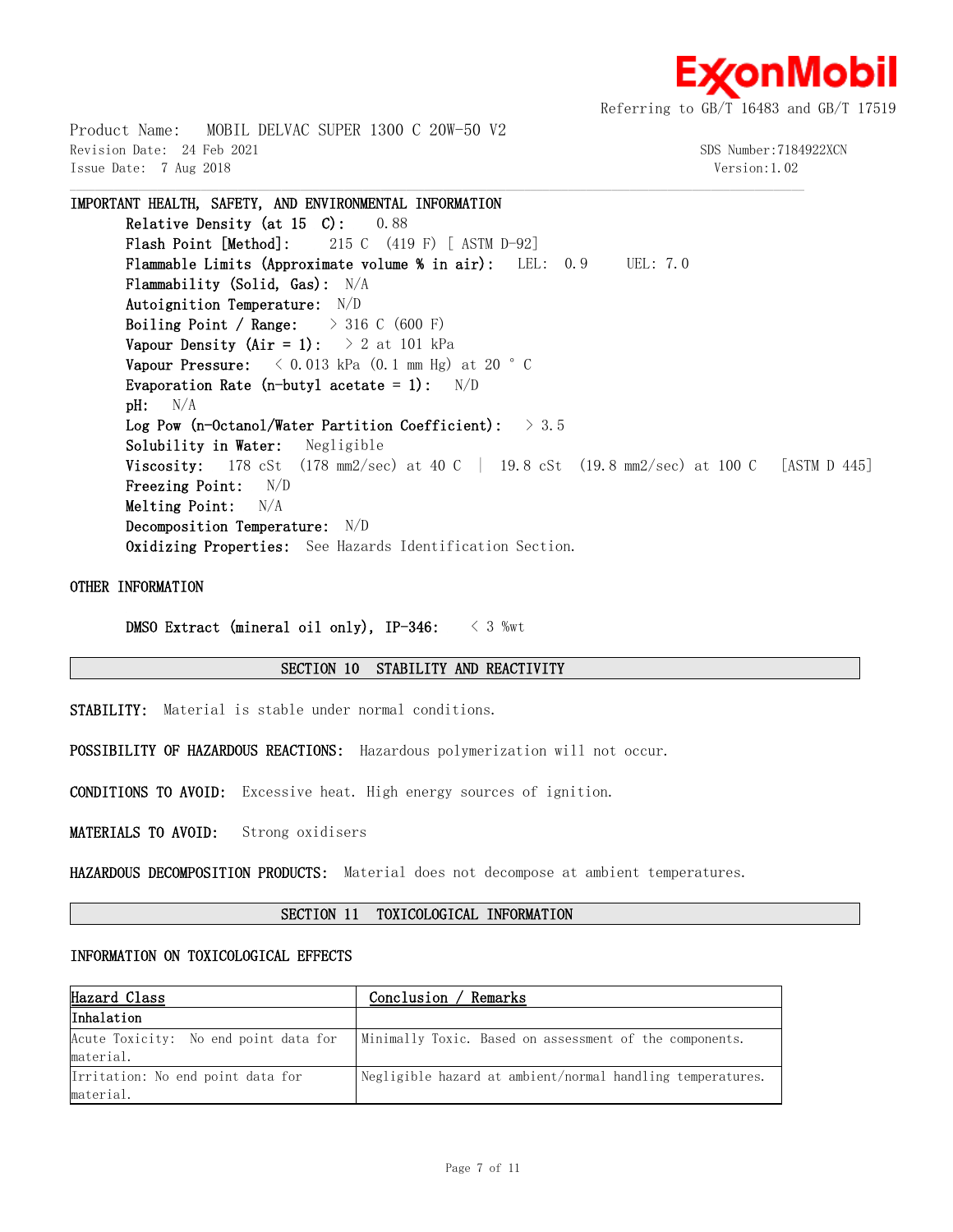χonMobil

Referring to GB/T 16483 and GB/T 17519

## Product Name: MOBIL DELVAC SUPER 1300 C 20W-50 V2 Revision Date: 24 Feb 2021 3DS Number:7184922XCN Issue Date: 7 Aug 2018 Version:1.02

| Ingestion                                  |                                                             |
|--------------------------------------------|-------------------------------------------------------------|
| Acute Toxicity: No end point data for      | Minimally Toxic. Based on assessment of the components.     |
| material.                                  |                                                             |
| Skin                                       |                                                             |
| Acute Toxicity: No end point data for      | Minimally Toxic. Based on assessment of the components.     |
| material.                                  |                                                             |
| Skin Corrosion/Irritation: No end point    | Negligible irritation to skin at ambient temperatures.      |
| data for material.                         | Based on assessment of the components.                      |
| Eye                                        |                                                             |
| Serious Eye Damage/Irritation: No end      | May cause mild, short-lasting discomfort to eyes. Based on  |
| point data for material.                   | assessment of the components.                               |
| Sensitisation                              |                                                             |
| Respiratory Sensitization: No end point    | Not expected to be a respiratory sensitizer.                |
| data for material.                         |                                                             |
| Skin Sensitization: No end point data      | Not expected to be a skin sensitizer. Based on assessment   |
| for material.                              | of the components.                                          |
| Aspiration: Data available.                | Not expected to be an aspiration hazard. Based on physico-  |
|                                            | chemical properties of the material.                        |
| Germ Cell Mutagenicity: No end point       | Not expected to be a germ cell mutagen. Based on assessment |
| data for material.                         | of the components.                                          |
| Carcinogenicity: No end point data for     | Not expected to cause cancer. Based on assessment of the    |
| material.                                  | components.                                                 |
| <b>Reproductive Toxicity:</b> No end point | Not expected to be a reproductive toxicant. Based on        |
| data for material.                         | assessment of the components.                               |
| Lactation: No end point data for           | Not expected to cause harm to breast-fed children.          |
| material.                                  |                                                             |
| Specific Target Organ Toxicity (STOT)      |                                                             |
| Single Exposure: No end point data for     | Not expected to cause organ damage from a single exposure.  |
| material.                                  |                                                             |
| Repeated Exposure: No end point data       | Not expected to cause organ damage from prolonged or        |
| for material.                              | repeated exposure. Based on assessment of the components.   |

 $\mathcal{L} = \{ \mathcal{L} = \{ \mathcal{L} = \{ \mathcal{L} = \{ \mathcal{L} = \{ \mathcal{L} = \{ \mathcal{L} = \{ \mathcal{L} = \{ \mathcal{L} = \{ \mathcal{L} = \{ \mathcal{L} = \{ \mathcal{L} = \{ \mathcal{L} = \{ \mathcal{L} = \{ \mathcal{L} = \{ \mathcal{L} = \{ \mathcal{L} = \{ \mathcal{L} = \{ \mathcal{L} = \{ \mathcal{L} = \{ \mathcal{L} = \{ \mathcal{L} = \{ \mathcal{L} = \{ \mathcal{L} = \{ \mathcal{$ 

## **OTHER INFORMATION**

## **For the product itself:**

Component concentrations in this formulation would not be expected to cause skin sensitization, based on tests of the components, this formulation, or similar formulations.

Diesel engine oils: Not carcinogenic in animals tests. Used and unused diesel engine oils did not produce any carcinogenic effects in chronic mouse skin painting studies. Oils that are used in gasoline engines may become hazardous and display the following properties: Carcinogenic in animal tests. Caused mutations in vitro. Possible allergen and photoallergen. Contains polycyclic aromatic compounds (PAC) from combustion products of gasoline and/or thermal degradation products.

## **Contains:**

Base oil severely refined: Not carcinogenic in animal studies. Representative material passes IP-346, Modified Ames test, and/or other screening tests. Dermal and inhalation studies showed minimal effects; lung non-specific infiltration of immune cells, oil deposition and minimal granuloma formation. Not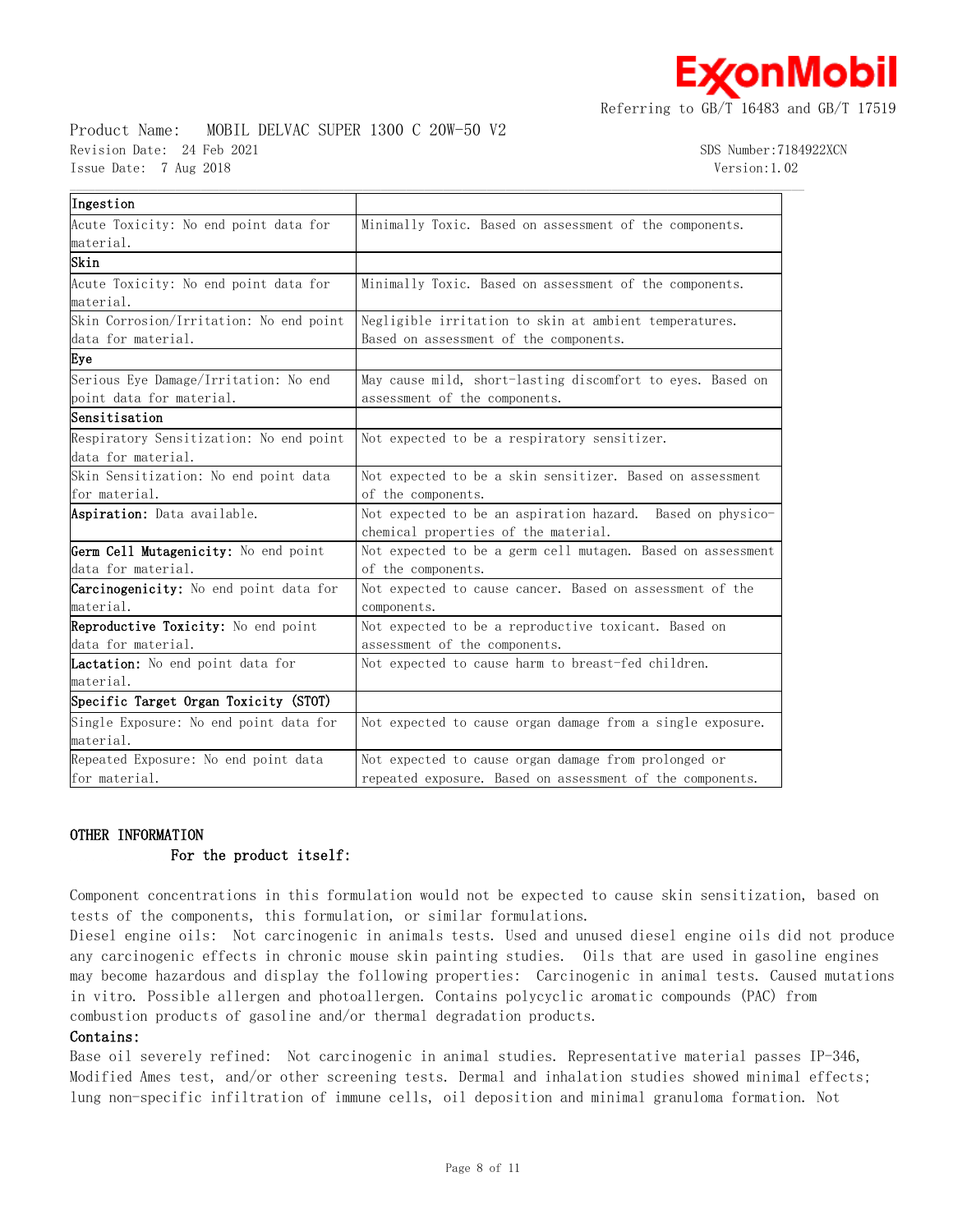

Product Name: MOBIL DELVAC SUPER 1300 C 20W-50 V2 Revision Date: 24 Feb 2021 SDS Number:7184922XCN Issue Date: 7 Aug 2018 Version:1.02

sensitising in test animals.

## **IARC Classification:**

**The following ingredients are cited on the lists below:** None.

--REGULATORY LISTS SEARCHED--  $1 = \text{IARC}$  1  $2 = \text{IARC}$  2A  $3 = \text{IARC}$  2B

#### **SECTION 12 ECOLOGICAL INFORMATION**

 $\mathcal{L} = \{ \mathcal{L} = \{ \mathcal{L} = \{ \mathcal{L} = \{ \mathcal{L} = \{ \mathcal{L} = \{ \mathcal{L} = \{ \mathcal{L} = \{ \mathcal{L} = \{ \mathcal{L} = \{ \mathcal{L} = \{ \mathcal{L} = \{ \mathcal{L} = \{ \mathcal{L} = \{ \mathcal{L} = \{ \mathcal{L} = \{ \mathcal{L} = \{ \mathcal{L} = \{ \mathcal{L} = \{ \mathcal{L} = \{ \mathcal{L} = \{ \mathcal{L} = \{ \mathcal{L} = \{ \mathcal{L} = \{ \mathcal{$ 

 The information given is based on data for the material, components of the material, or for similar materials, through the application of bridging principals.

#### **ECOTOXICITY**

Material  $-$  Not expected to be harmful to aquatic organisms.

#### **PERSISTENCE AND DEGRADABILITY**

#### **Biodegradation:**

Base oil component  $-$  Expected to be inherently biodegradable

## **BIOACCUMULATION POTENTIAL**

Base oil component -- Has the potential to bioaccumulate, however metabolism or physical properties may reduce the bioconcentration or limit bioavailability.

#### **MOBILITY**

 Base oil component -- Low solubility and floats and is expected to migrate from water to the land. Expected to partition to sediment and wastewater solids.

#### **SECTION 13 DISPOSAL CONSIDERATIONS**

Disposal recommendations based on material as supplied. Disposal must be in accordance with current applicable laws and regulations, and material characteristics at time of disposal.

## **NATIONAL CATALOGUE OF HAZARDOUS WASTES**

HW08 - Waste Mineral Oils

#### **DISPOSAL RECOMMENDATIONS**

 Product is suitable for burning in an enclosed controlled burner for fuel value or disposal by supervised incineration at very high temperatures to prevent formation of undesirable combustion products.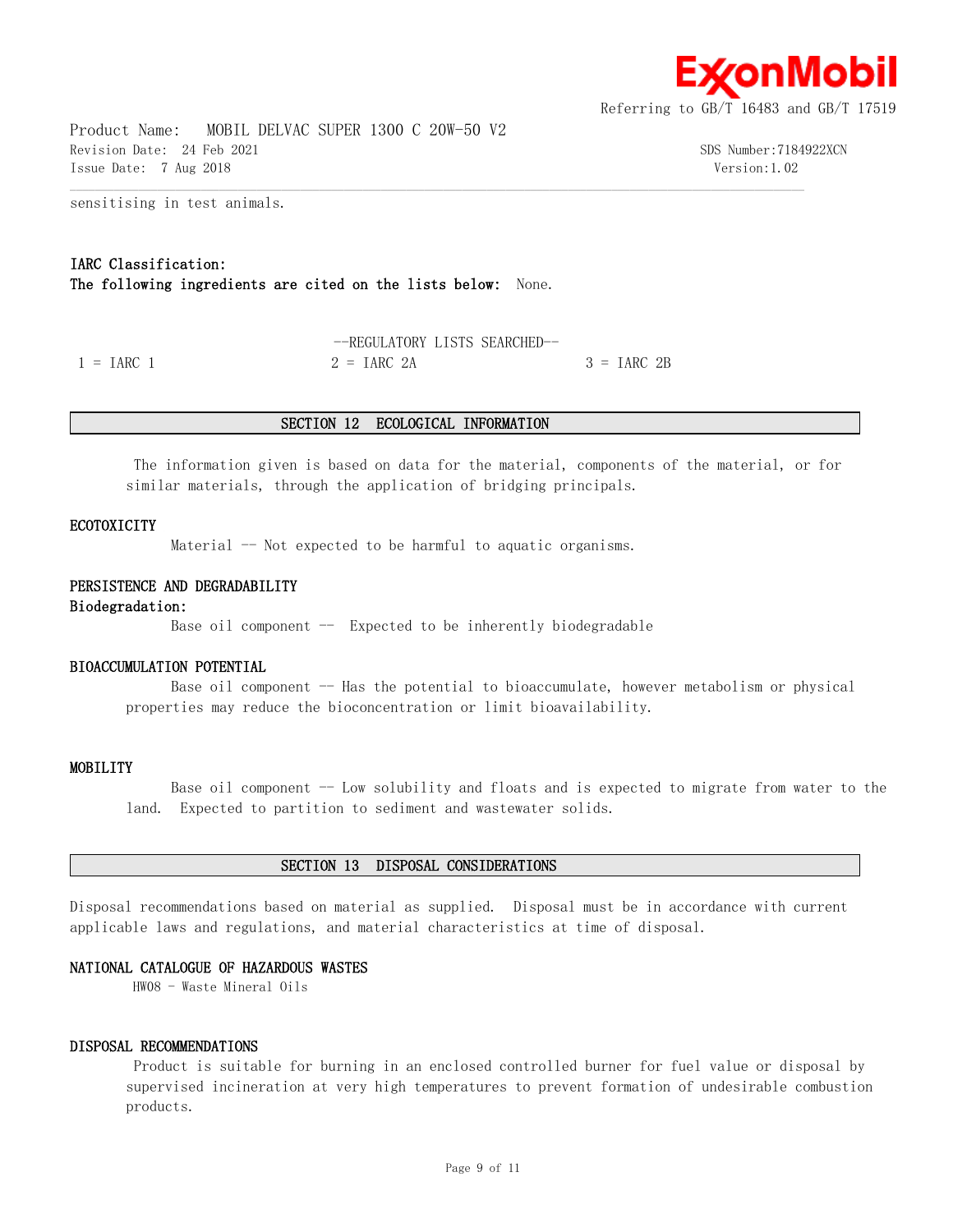

Product Name: MOBIL DELVAC SUPER 1300 C 20W-50 V2 Revision Date: 24 Feb 2021 SDS Number:7184922XCN Issue Date: 7 Aug 2018 Version:1.02

**Empty Container Warning** Empty Container Warning (where applicable): Empty containers may contain residue and can be dangerous. Do not attempt to refill or clean containers without proper instructions. Empty drums should be completely drained and safely stored until appropriately reconditioned or disposed. Empty containers should be taken for recycling, recovery, or disposal through suitably qualified or licensed contractor and in accordance with governmental regulations. DO NOT PRESSURISE, CUT, WELD, BRAZE, SOLDER, DRILL, GRIND, OR EXPOSE SUCH CONTAINERS TO HEAT, FLAME, SPARKS, STATIC ELECTRICITY, OR OTHER SOURCES OF IGNITION. THEY MAY EXPLODE AND CAUSE INJURY OR DEATH.

## **SECTION 14 TRANSPORT INFORMATION**

 $\mathcal{L} = \{ \mathcal{L} = \{ \mathcal{L} = \{ \mathcal{L} = \{ \mathcal{L} = \{ \mathcal{L} = \{ \mathcal{L} = \{ \mathcal{L} = \{ \mathcal{L} = \{ \mathcal{L} = \{ \mathcal{L} = \{ \mathcal{L} = \{ \mathcal{L} = \{ \mathcal{L} = \{ \mathcal{L} = \{ \mathcal{L} = \{ \mathcal{L} = \{ \mathcal{L} = \{ \mathcal{L} = \{ \mathcal{L} = \{ \mathcal{L} = \{ \mathcal{L} = \{ \mathcal{L} = \{ \mathcal{L} = \{ \mathcal{$ 

**China List of Dangerous Goods (GB 12268 - 2012)** : Not Regulated for Land Transport

**INTERNATIONAL CLASSIFICATION FOR TRANSPORT SEA (IMDG):** Not Regulated for Sea Transport according to IMDG-Code

**Marine Pollutant:** No

AIR (IATA): Not Regulated for Air Transport

## **SECTION 15 REGULATORY INFORMATION**

This material is not considered hazardous according to The General Rule for Classification and Hazard Communication of Chemicals (GB 13690-2009).

## **REGULATORY STATUS AND APPLICABLE LAWS AND REGULATIONS**

**The General Rules for preparation of precautionary label for Chemicals (GB 15258-2009):** Not Regulated

**Law of the People's Republic of China on Prevention and Control of Environmental Pollution by Solid Waste:** See Disposal Considerations section.

**Listed or exempt from listing/notification on the following chemical inventories (May contain substance(s) subject to notification to the EPA Active TSCA inventory prior to import to USA):**  AIIC, DSL, ENCS, IECSC, ISHL, KECI, PICCS, TCSI, TSCA

## **SECTION 16 OTHER INFORMATION**

**N/D = Not determined, N/A = Not applicable**

**KEY TO THE H-CODES CONTAINED IN SECTION 3 OF THIS DOCUMENT (for information only):**